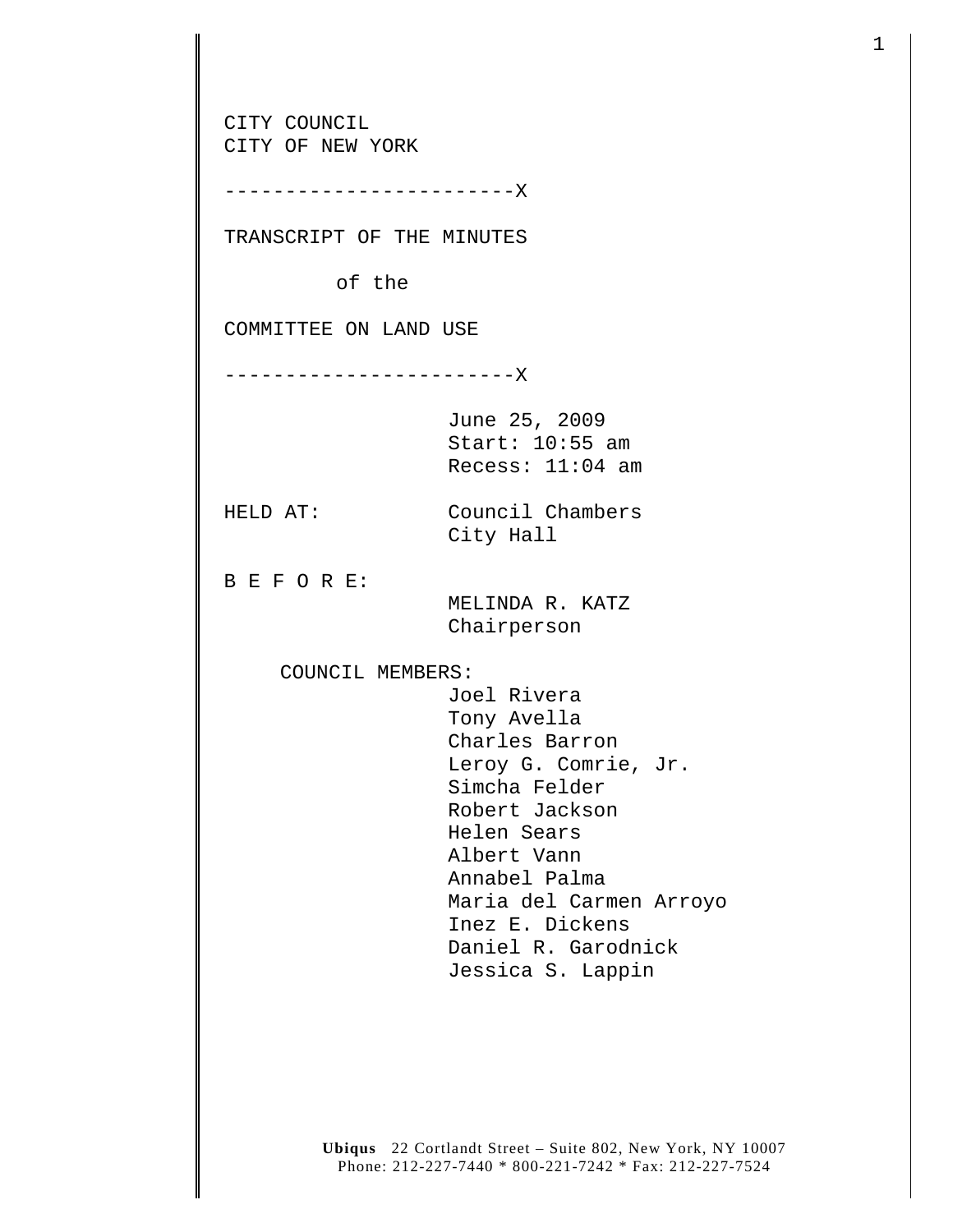## A P P E A R A N C E S

## COUNCIL MEMBERS:

 Rosie Mendez Elizabeth Crowley Vincent Ignizio Lewis A. Fidler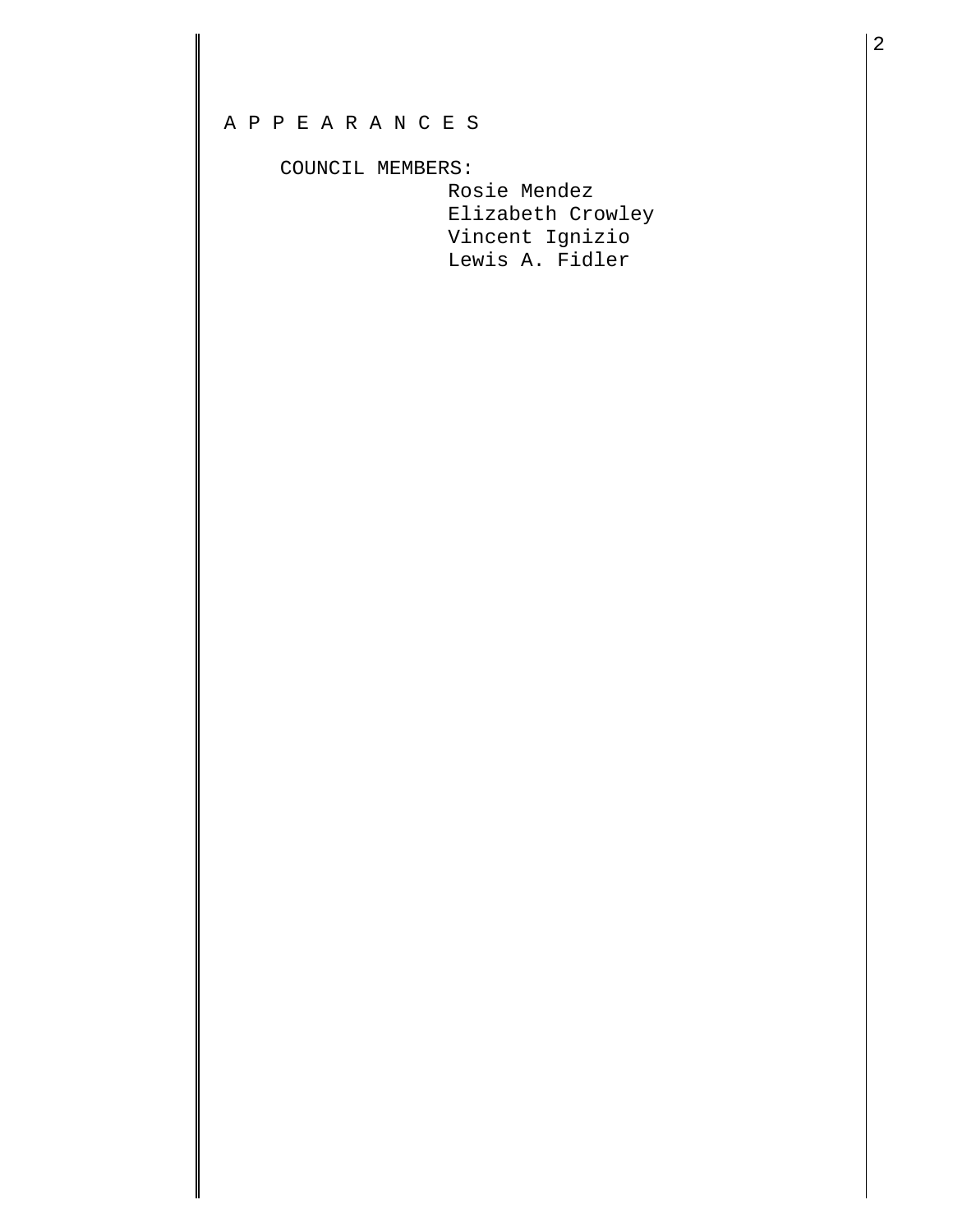| $\mathbf{1}$   | $\mathfrak{Z}$<br>COMMITTEE ON LAND USE            |
|----------------|----------------------------------------------------|
| $\overline{2}$ | CHAIRPERSON KATZ: Let's call the                   |
| 3              | meeting to order. This is the continuation of the  |
| 4              | last meeting, right?                               |
| 5              | FEMALE VOICE: Uh-huh.                              |
| 6              | CHAIRPERSON KATZ: This is a new                    |
| 7              | meeting, and just so you know, if there's anybody  |
| 8              | else that you know of that isn't here, the meeting |
| $\overline{9}$ | is going to be closed today so that we can send    |
| 10             | the proper paperwork. And the meeting that we      |
| 11             | have before the Council meeting will be a new      |
| 12             | meeting, it will be a new meeting, just so you     |
| 13             | know.                                              |
| 14             | LU number 183 is the Cord Myer-                    |
| 15             | Forest Hills rezoning, it's an amendment to the    |
| 16             | zoning map to ensure the predictability of scale   |
| 17             | of future development. It is in my district,       |
| 18             | Council Member Katz's district.                    |
| 19             | LU number 1084, amendment to the                   |
| 20             | zoning text to refine--                            |
| 21             | SERGEANT-AT-ARMS: Keep it down,                    |
| 22             | please, keep it down.                              |
| 23             | CHAIRPERSON KATZ: --to refine the                  |
| 24             | existing controls in Council Member Gioia's        |
| 25             | district. It is the Special Long Island City       |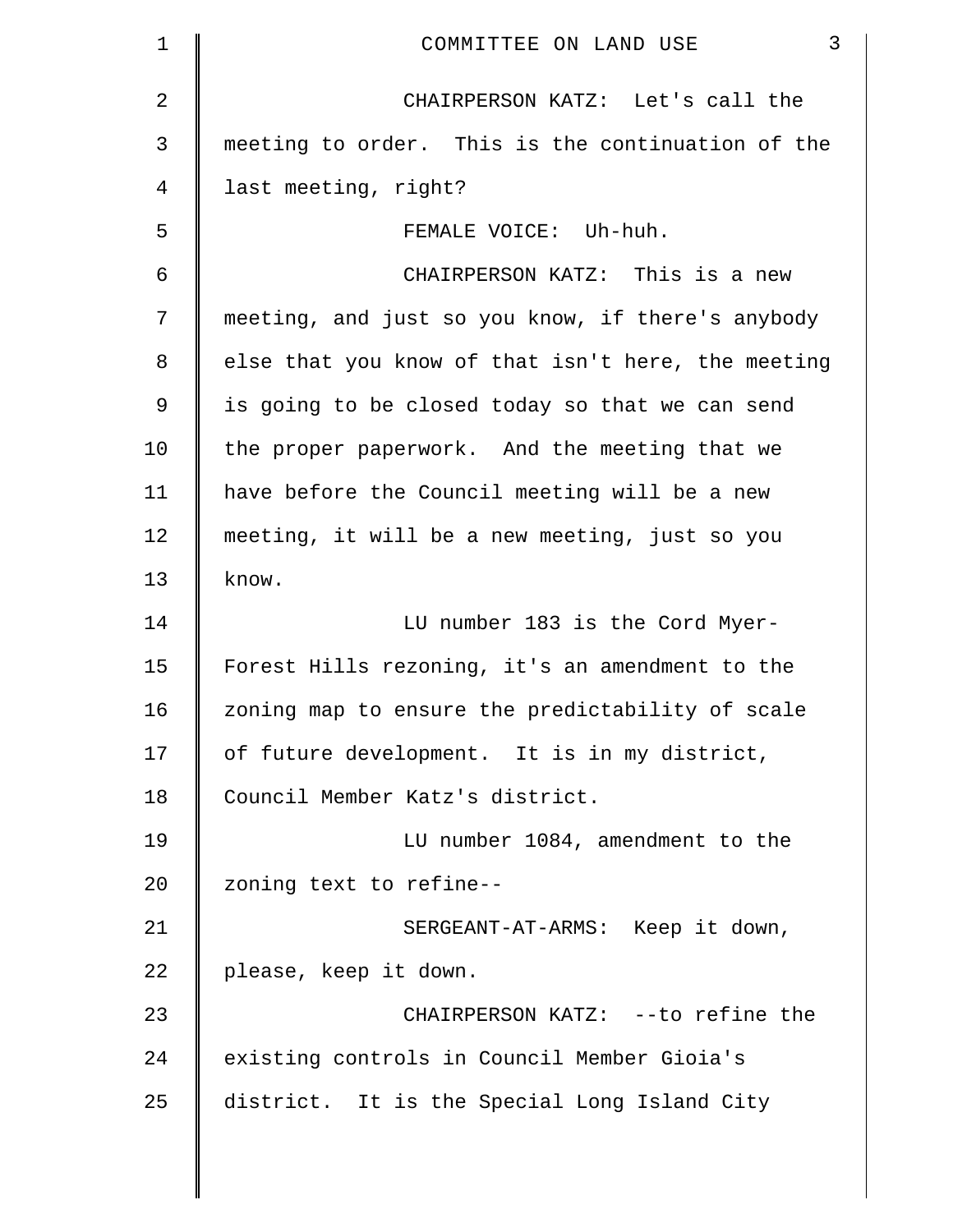| Battery Park City Site 3, it's an                  |
|----------------------------------------------------|
| amendment to the zoning text respecting curb cuts  |
| in Council Member Gerson's district. Carter        |
|                                                    |
| It is LU number 1118, Jamaica High                 |
| School, landmarking of Jamaica High School.        |
|                                                    |
| CHAIRPERSON KATZ: All right,                       |
|                                                    |
| Okay. LU number 1118 is in Council                 |
| Member Gennaro's district, it's the landmarking at |
| Jamaica High School. My father was a teacher at    |
| Jamaica High School, so I look forward to that     |
| being landmarked, it is a beautiful building.      |
| LU number 1119 is in Ignizio's                     |
| district, Council Member Ignizio's district, it's  |
|                                                    |
| New York Botanical Garden Museum,                  |
| Council Member Koppell's district, landmarking of  |
|                                                    |
|                                                    |
| LU number 1121, Amethyst House in                  |
|                                                    |
|                                                    |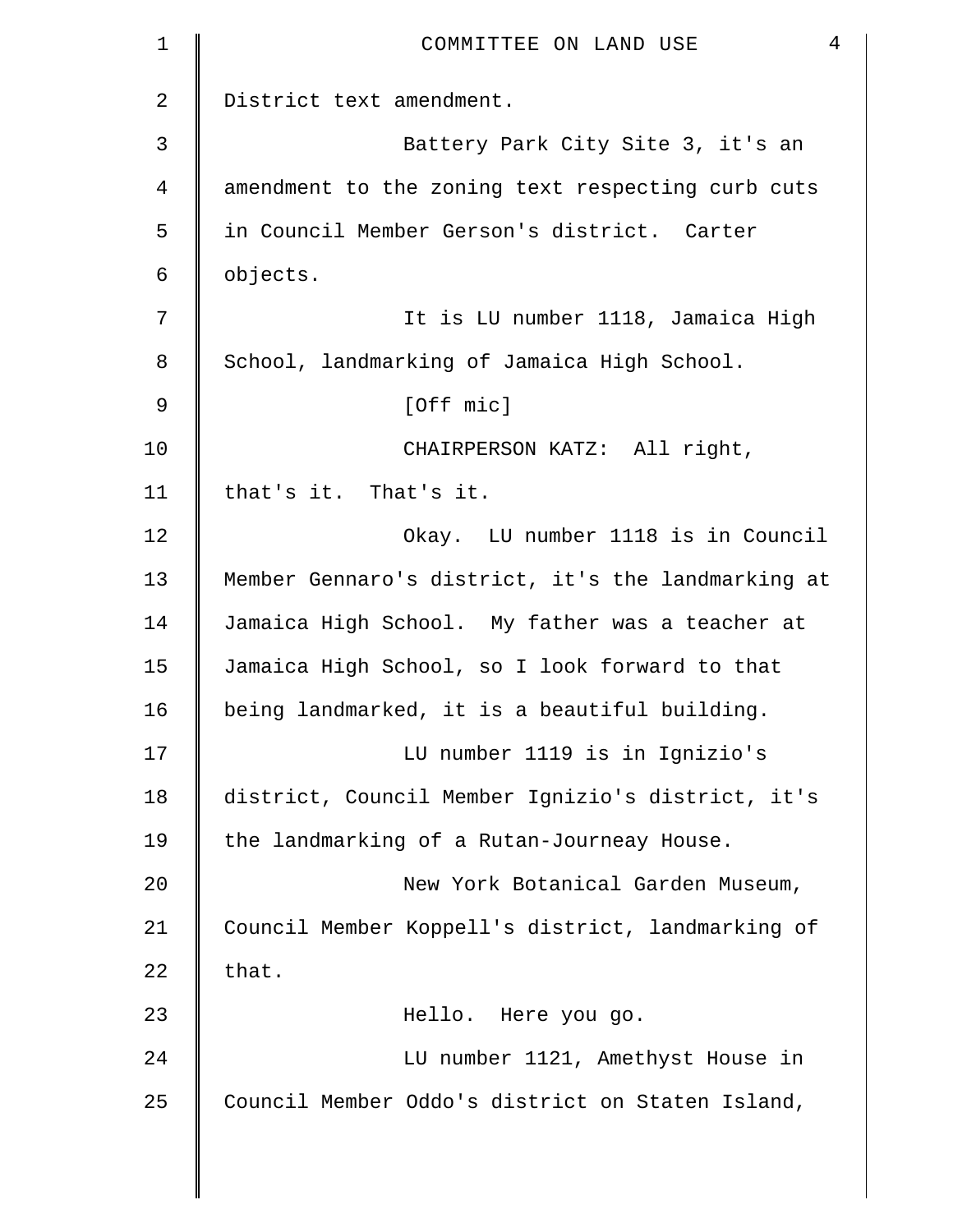| $\mathbf 1$ | 5<br>COMMITTEE ON LAND USE                                      |
|-------------|-----------------------------------------------------------------|
| 2           | it's an HHC lease to facilitate the development--               |
| 3           | [Off mic]                                                       |
| 4           | CHAIRPERSON KATZ: of a community--                              |
| 5           | huh?                                                            |
| 6           | [Off mic]                                                       |
| 7           | CHAIRPERSON KATZ: He wants the one                              |
| 8           | I have.                                                         |
| 9           | LU number 1124 in Council Member                                |
| 10          | Fidler and Barron's district. It is an                          |
| 11          | application by City Planning for an amendment to                |
| 12          | the zoning map, a Canarsie rezoning.                            |
| 13          | LU number 1125, Council Member                                  |
| 14          | Arroyo's district, landmarking of the New York                  |
| 15          | Public Library, Woodstock Branch.                               |
| 16          | LU number 1126, New York Public                                 |
| 17          | Library, Hunters Point Branch in Council Member                 |
| 18          | Arroyo's district, also a landmarking.                          |
| 19          | LU number 1128, Howland Hook Marine                             |
| 20          | Terminal in Council Member Mitchell's district.<br>$\mathsf{A}$ |
| 21          | maritime lease for the Howland Hook Marine                      |
| 22          | Terminal.                                                       |
| 23          | School siting of Middle School High                             |
| 24          | School at LaGuardia Community College in Council                |
| 25          | Member Gioia's district.                                        |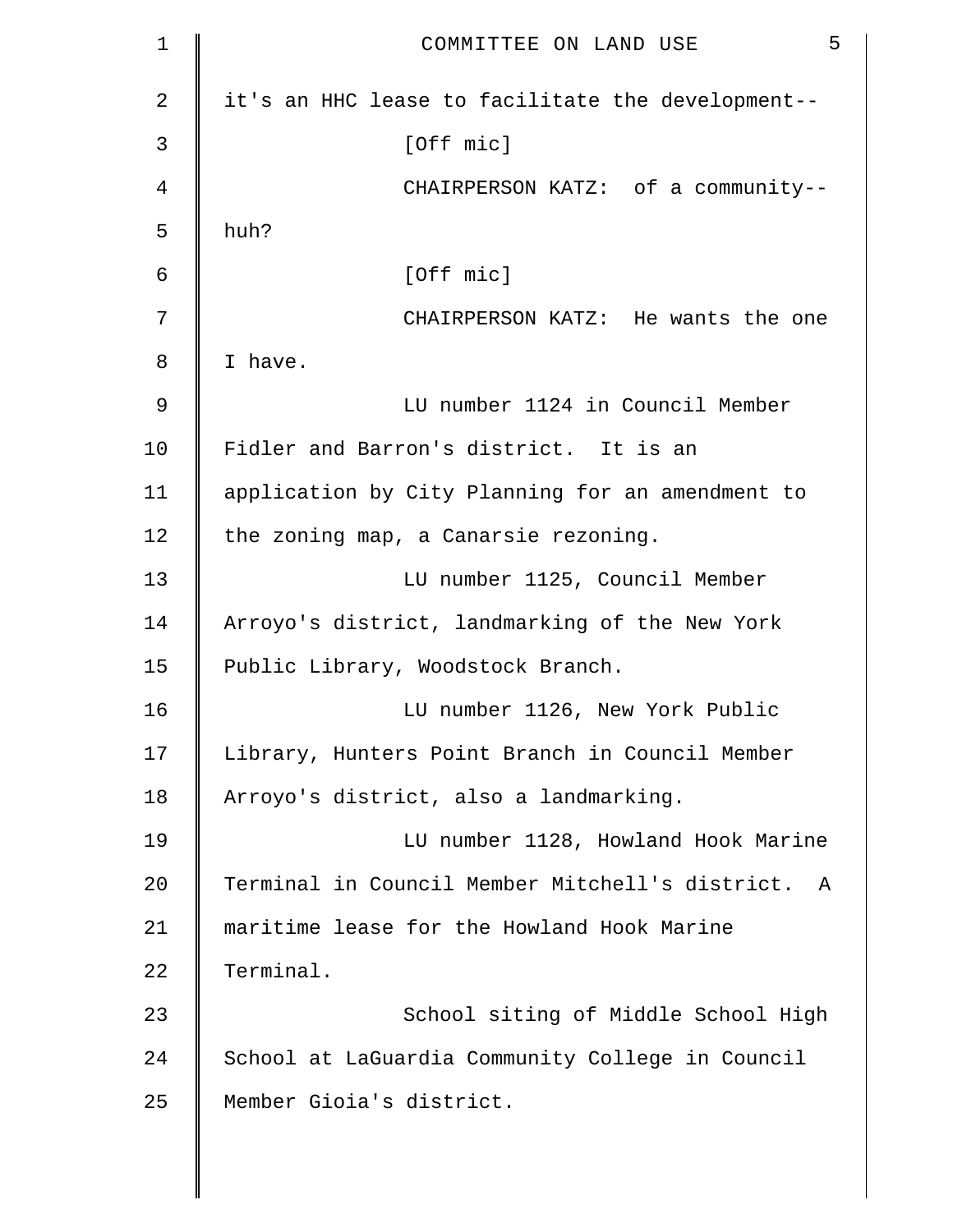| $\mathbf 1$    | 6<br>COMMITTEE ON LAND USE                      |
|----------------|-------------------------------------------------|
| $\overline{2}$ | Any discussion on the items? Call               |
| $\mathsf{3}$   | the roll, please.                               |
| 4              | MR. WILLIAM MARTIN: William                     |
| 5              | Martin, Committee Clerk. Roll call on the       |
| 6              | Committee on Land Use. Council Member Katz.     |
| 7              | COUNCIL MEMBER KATZ: Aye on all.                |
| 8              | MR. MARTIN: Rivera.                             |
| $\mathcal{G}$  | COUNCIL MEMBER RIVERA: I vote aye               |
| 10             | on all.                                         |
| 11             | MR. MARTIN: Avella.                             |
| 12             | COUNCIL MEMBER AVELLA: Aye.                     |
| 13             | MR. MARTIN: Barron.                             |
| 14             | COUNCIL MEMBER BARRON: Aye on all.              |
| 15             | MR. MARTIN: Sears.                              |
| 16             | COUNCIL MEMBER SEARS: Aye.                      |
| 17             | MR. MARTIN: Vann.                               |
| 18             | COUNCIL MEMBER VANN: A brief                    |
| 19             | inquiry, did the new chairman, did he stand for |
| 20             | election?                                       |
| 21             | [Off mic]                                       |
| 22             | COUNCIL MEMBER VANN: Okay. I vote               |
| 23             | aye, good explanation.                          |
| 24             | MR. MARTIN: Palma.                              |
| 25             | COUNCIL MEMBER PALMA: Aye.                      |
|                |                                                 |

 $\parallel$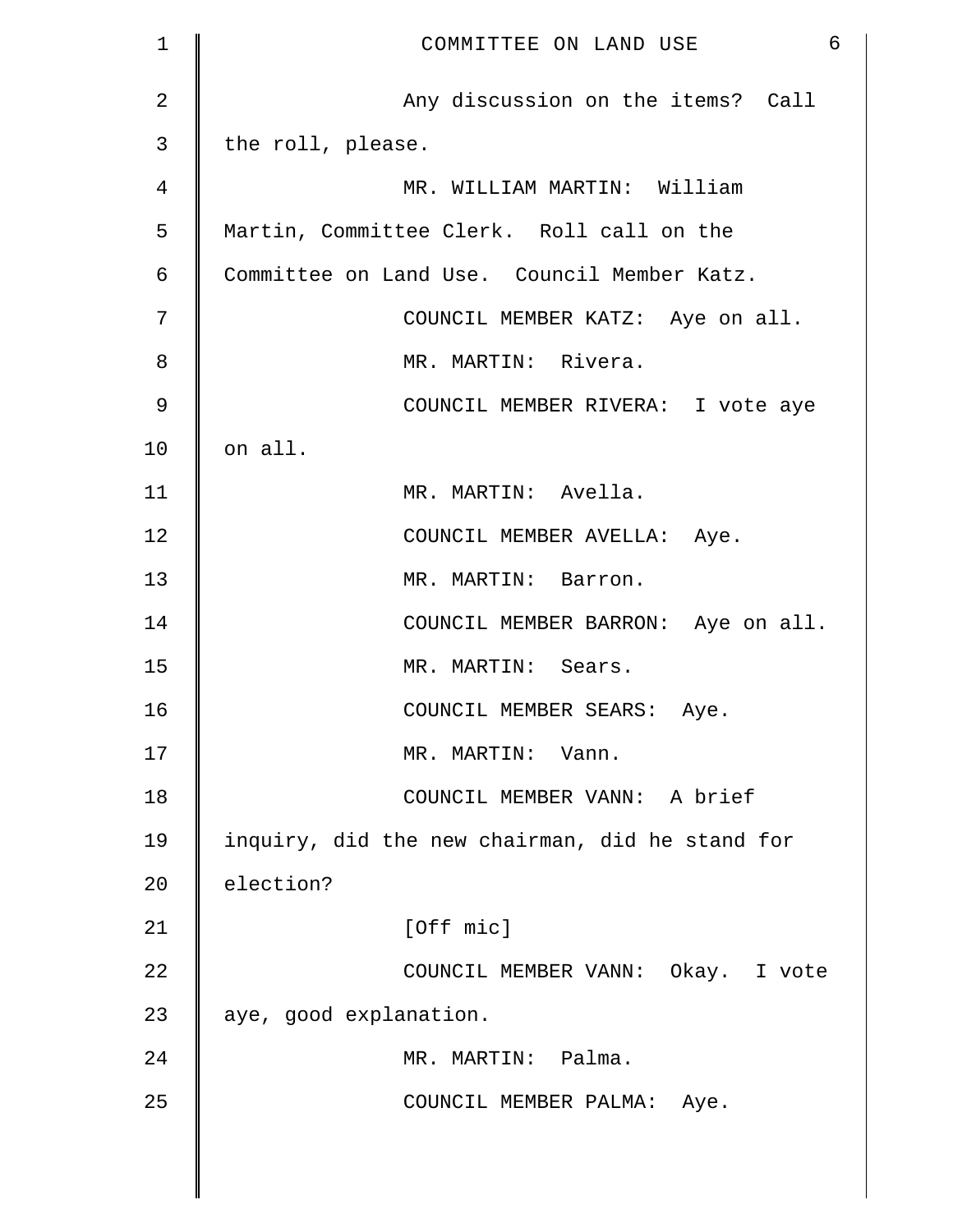| 1              | 7<br>COMMITTEE ON LAND USE                        |
|----------------|---------------------------------------------------|
| $\overline{2}$ | MR. MARTIN: Arroyo.                               |
| 3              | COUNCIL MEMBER ARROYO: Aye.                       |
| 4              | MR. MARTIN: Dickens.                              |
| 5              | COUNCIL MEMBER DICKENS: Aye.                      |
| 6              | MR. MARTIN: Garodnick.                            |
| 7              | COUNCIL MEMBER GARODNICK: Thank                   |
| 8              | you, I would just like to introduce everybody to  |
| 9              | two of my interns who are here: Marissa Lesthouse |
| 10             | [phonetic] and Elinga Kulala [phonetic] who are   |
| 11             | sitting over there, and we thank them for all     |
| 12             | their hard work this summer.                      |
| 13             | And I vote aye.                                   |
| 14             | MALE VOICE 1: They should stand                   |
| 15             | up. Not everyone can see who they are. Huh?       |
| 16             | [Off mic]                                         |
| 17             | MALE VOICE 1: All right.                          |
| 18             | [Off mic]                                         |
| 19             | MR. MARTIN: Lappin.                               |
| 20             | COUNCIL MEMBER LAPPIN: Aye.                       |
| 21             | MR. MARTIN: Mendez.                               |
| 22             | COUNCIL MEMBER MENDEZ: Aye.                       |
| 23             | MR. MARTIN: Crowley.                              |
| 24             | COUNCIL MEMBER CROWLEY: Aye on                    |
| 25             | all.                                              |
|                |                                                   |

 $\parallel$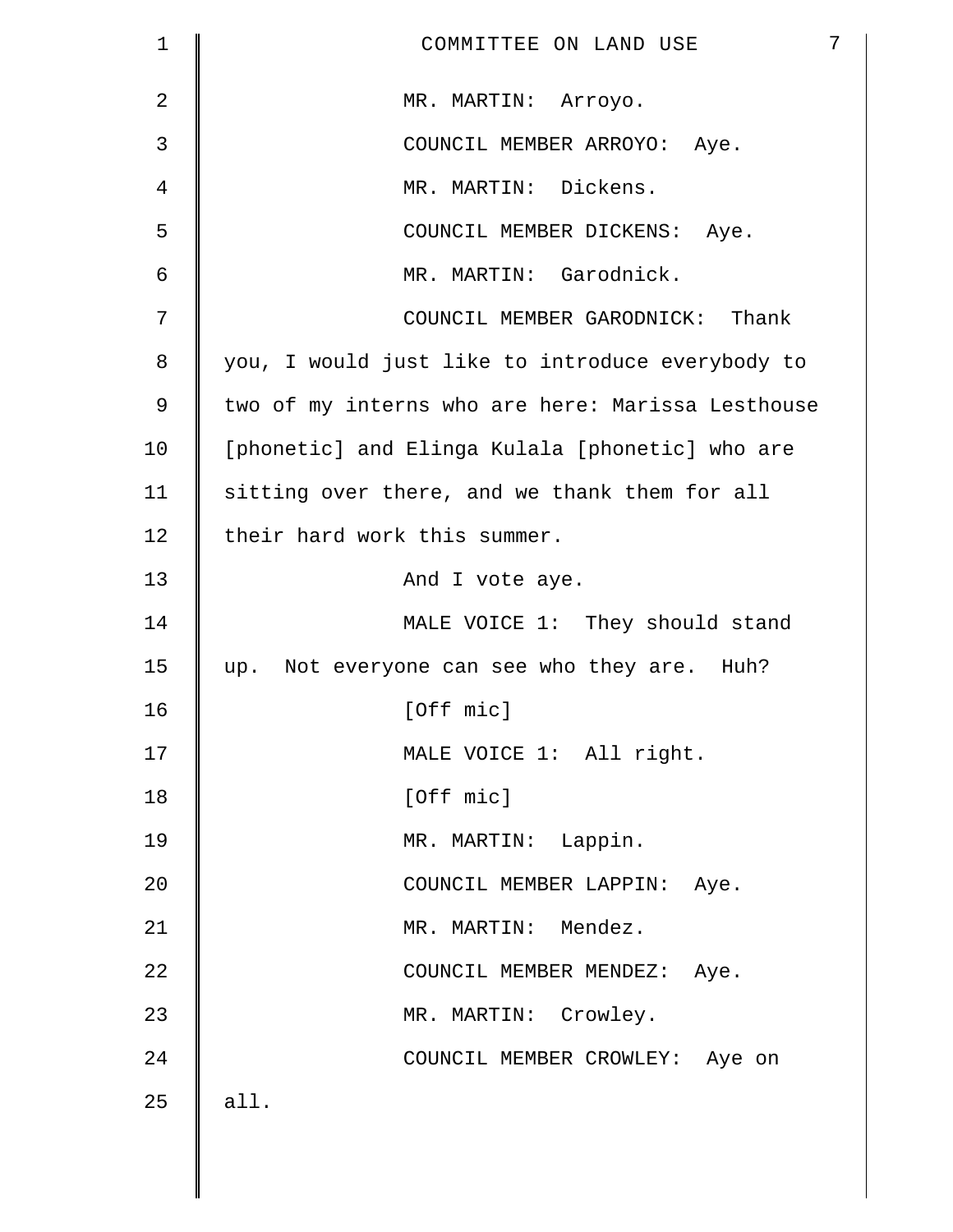| $\mathbf 1$ | 8<br>COMMITTEE ON LAND USE                         |
|-------------|----------------------------------------------------|
| 2           | MR. MARTIN: Ignizio.                               |
| 3           | COUNCIL MEMBER IGNIZIO: Aye.                       |
| 4           | MR. MARTIN: Felder.                                |
| 5           | COUNCIL MEMBER FELDER: Yes.                        |
| 6           | MR. MARTIN: By a vote of 15 in the                 |
| 7           | affirmative, zero in the negative, and no          |
| $\,8\,$     | abstentions, all items have been adopted. Council  |
| 9           | Members, please sign the committee reports, thank  |
| 10          | you.                                               |
| 11          | [Long pause]                                       |
| 12          | CHAIRPERSON KATZ: This landmarking                 |
| 13          | at 9:30 on June 30th, Zoning at 9:45, Land Use at  |
| 14          | 10 o'clock, that's the day of the Stated Meeting.  |
| 15          | We apologize for having the meetings clearly on    |
| 16          | the day of the Stated, but as you know, council    |
| 17          | members are working out things in their districts, |
| 18          | so we are trying to help them do that. So 9:30     |
| 19          | Landmarks, 9:45 Zoning, and Land Use at 10, June   |
| 20          | 30th.                                              |
| 21          | We'll leave the vote open for 10                   |
| 22          | minutes while Carter and I go to our play date.    |
| 23          | [Long Pause]                                       |
| 24          | MR. MARTIN: Council Member                         |
| 25          | Jackson.                                           |
|             |                                                    |

 $\parallel$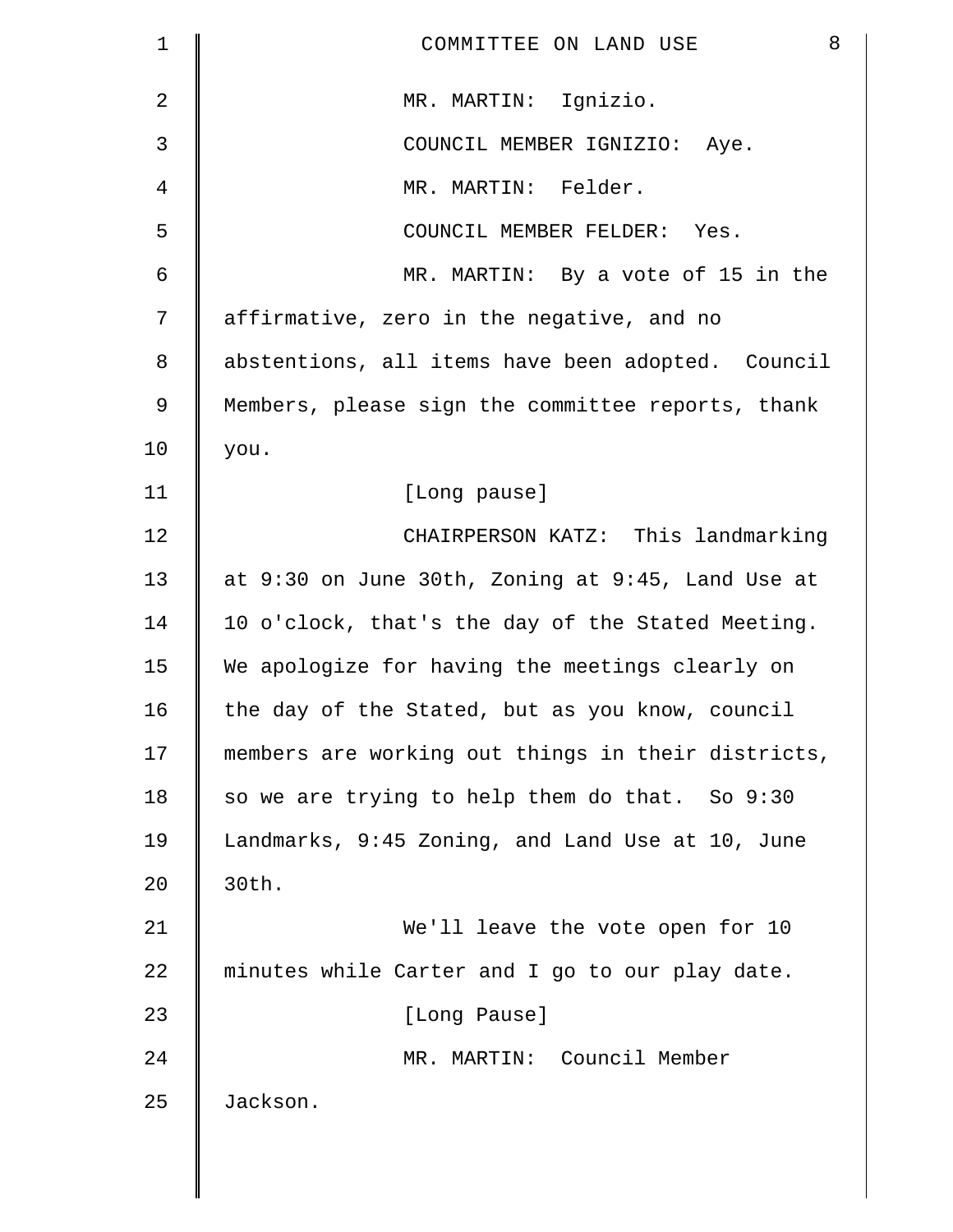| $\mathbf 1$   | 9<br>COMMITTEE ON LAND USE                         |
|---------------|----------------------------------------------------|
| 2             | FEMALE VOICE: That's why I'm                       |
| 3             | staying right--                                    |
| 4             | COUNCIL MEMBER JACKSON: Thank you,                 |
| 5             | I vote aye on all.                                 |
| 6             | MR. MARTIN: Vote now currently                     |
| 7             | stands at 16 in the affirmative, zero in the       |
| 8             | negative, and no abstentions.                      |
| $\mathcal{G}$ | [Pause]                                            |
| 10            | MR. MARTIN: Council Member Comrie.                 |
| 11            | COUNCIL MEMBER COMRIE: What are we                 |
| 12            | voting on?                                         |
| 13            | [Off mic]                                          |
| 14            | COUNCIL MEMBER COMRIE: But I                       |
| 15            | thought zoning was                                 |
| 16            | [Long Pause]                                       |
| 17            | COUNCIL MEMBER COMRIE: All right.                  |
| 18            | I'm clear that we're voting on everything that was |
| 19            | approved from the calendar from the last couple of |
| 20            | days. I humbly vote aye and I want to              |
| 21            | congratulate my alma mater, Jamaica High School,   |
| 22            | for becoming a landmark, and I hope that when they |
| 23            | landmark it they rename it the Simcha-Comrie       |
| 24            | School of Jamaica.                                 |
| 25            | [Off mic]                                          |
|               |                                                    |
|               |                                                    |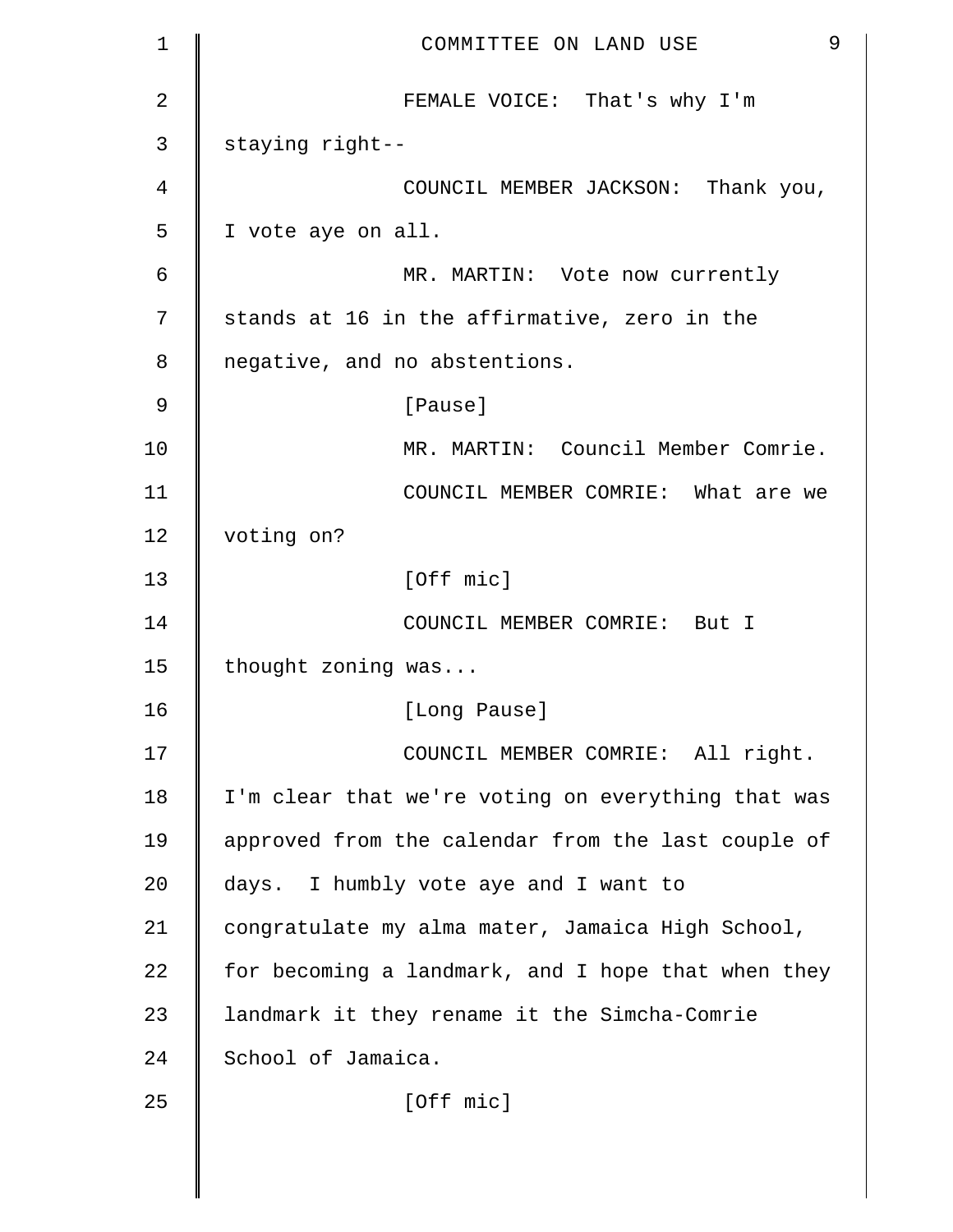| 1  | 10<br>COMMITTEE ON LAND USE                       |
|----|---------------------------------------------------|
| 2  | COUNCIL MEMBER COMRIE: Thank you.                 |
| 3  | [Off mic]                                         |
| 4  | COUNCIL MEMBER COMRIE: I vote on                  |
| 5  | all.                                              |
| 6  | MALE VOICE 1: All right, Council                  |
| 7  | Member Comrie, is this on the record?             |
| 8  | MALE VOICE 2: Yes.                                |
| 9  | FEMALE VOICE: Yes.                                |
| 10 | [Off mic]                                         |
| 11 | MALE VOICE 1: Okay. Council                       |
| 12 | Member Comrie, do you forgive the \$1,500 that I  |
| 13 | owe you that I borrowed from you in January 2002? |
| 14 | COUNCIL MEMBER COMRIE: Yes,                       |
| 15 | Council--                                         |
| 16 | MALE VOICE: Thank you very much.                  |
| 17 | COUNCIL MEMBER COMRIE: Thank you.                 |
| 18 | [Long Pause]                                      |
| 19 | MR. MARTIN: Final vote on the                     |
| 20 | Committee on Land Use is now 17 in the            |
| 21 | affirmative, zero in the negative, and no         |
| 22 | abstentions. Thank you.                           |
| 23 | [Off mic]                                         |
| 24 | COUNCIL MEMBER COMRIE: June                       |
| 25 | $25th - -$                                        |
|    |                                                   |
|    |                                                   |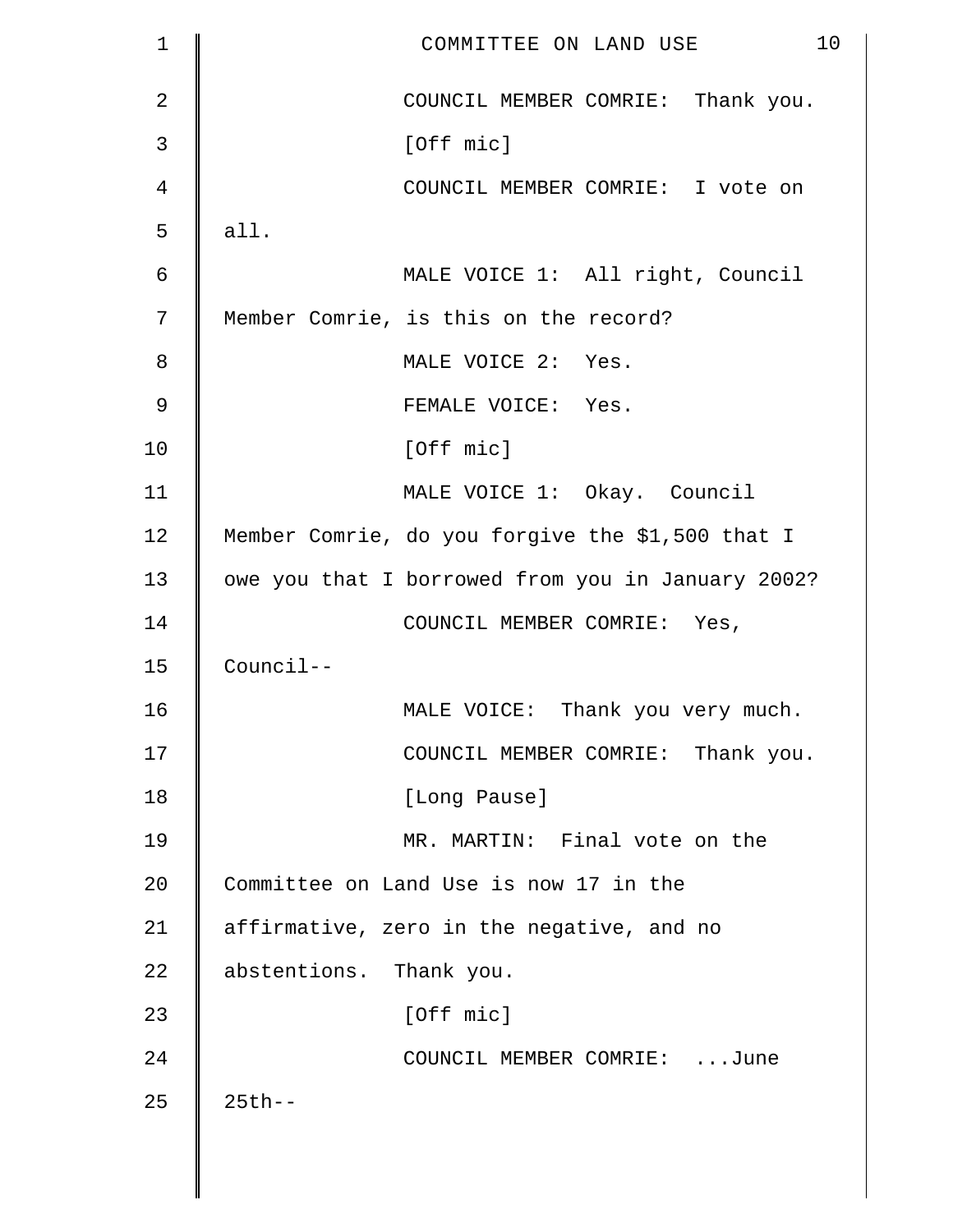| $\mathbf 1$    | 11<br>COMMITTEE ON LAND USE                        |
|----------------|----------------------------------------------------|
| $\overline{2}$ | [Off mic]                                          |
| 3              | MALE VOICE 1: Hold on, hold on.                    |
| $\overline{4}$ | COUNCIL MEMBER COMRIE: Oh hold on?                 |
| 5              | MALE VOICE: Start over.                            |
| 6              | MALE VOICE 1: They're playing                      |
| 7              | games with you, I'm telling you.                   |
| 8              | COUNCIL MEMBER COMRIE: Start over?                 |
| $\mathsf 9$    | MALE VOICE: Yes.                                   |
| 10             | FEMALE VOICE: Yes.                                 |
| 11             | COUNCIL MEMBER COMRIE: I'd like to                 |
| 12             | adjourn the Committee on Land Use meeting for June |
| 13             | 25th, and thank all of those who participated.     |
| 14             | The meeting is adjourned.                          |
| 15             |                                                    |
| 16             |                                                    |
| 17             |                                                    |
| 18             |                                                    |
|                |                                                    |
|                |                                                    |
|                |                                                    |
|                |                                                    |
|                |                                                    |
|                |                                                    |
|                |                                                    |
|                |                                                    |
|                |                                                    |